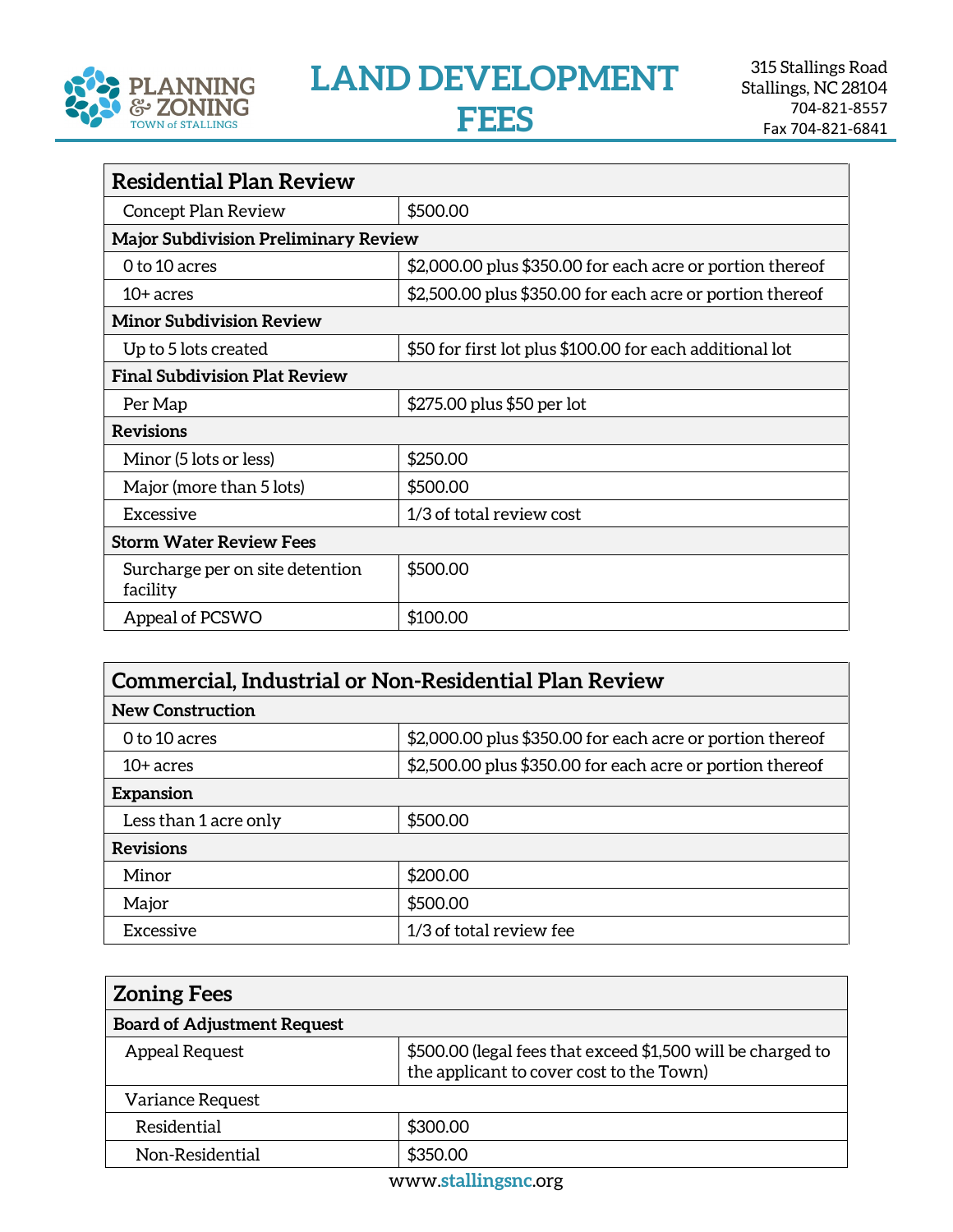

**LAND DEVELOPMENT** 

|--|

| <b>Planning Board Request</b>                            |                                           |  |
|----------------------------------------------------------|-------------------------------------------|--|
| Zoning Map Amendment - Conventional                      |                                           |  |
| Less than 2 acres                                        | \$200.00                                  |  |
| 2-10 acres                                               | \$400.00                                  |  |
| Greater than 10 acres                                    | \$1,000.00                                |  |
| Zoning Map Amendment - Conditional Zoning                |                                           |  |
| Less than 2 acres                                        | \$400.00                                  |  |
| 2-10 acres                                               | \$800.00                                  |  |
| Greater than 10 acres                                    | \$1,600.00                                |  |
| Special Use Permit Request                               | \$300.00                                  |  |
| Zoning Text Amendment - SDO                              | \$500.00                                  |  |
| <b>Administrative Request</b>                            |                                           |  |
| <b>Zoning Permit</b>                                     |                                           |  |
| New Construction                                         | \$75.00                                   |  |
| Accessory Structure, Additions,<br><b>Interior Upfit</b> | \$50.00                                   |  |
| <b>Use Permit</b>                                        | \$50.00                                   |  |
| Temporary Use Permit                                     | \$50.00                                   |  |
| Permanent Sign Permit                                    | \$50.00                                   |  |
| Temporary Sign Permit                                    | \$15.00                                   |  |
| Certificate of Zoning Compliance                         |                                           |  |
| Residential - New Construction                           | \$100.00                                  |  |
| Residential - Accessory<br>Structures/Additions          | \$50.00                                   |  |
| Commercial                                               | \$150.00                                  |  |
| Letter of Zoning Compliance                              | \$50.00                                   |  |
| <b>Miscellaneous Fees</b>                                |                                           |  |
| Development Agreement Fee                                | \$8,500.00                                |  |
| <b>Demolition Permit</b>                                 | \$50.00                                   |  |
| <b>Traffic Impact Analysis</b>                           | Defined Per TIA Ordinance (SDO Article 7) |  |
| Annexation Fee (Voluntary)                               | \$300.00                                  |  |
| Driveway Permit                                          | \$100.00                                  |  |
| Chicken Permit                                           | \$25.00                                   |  |